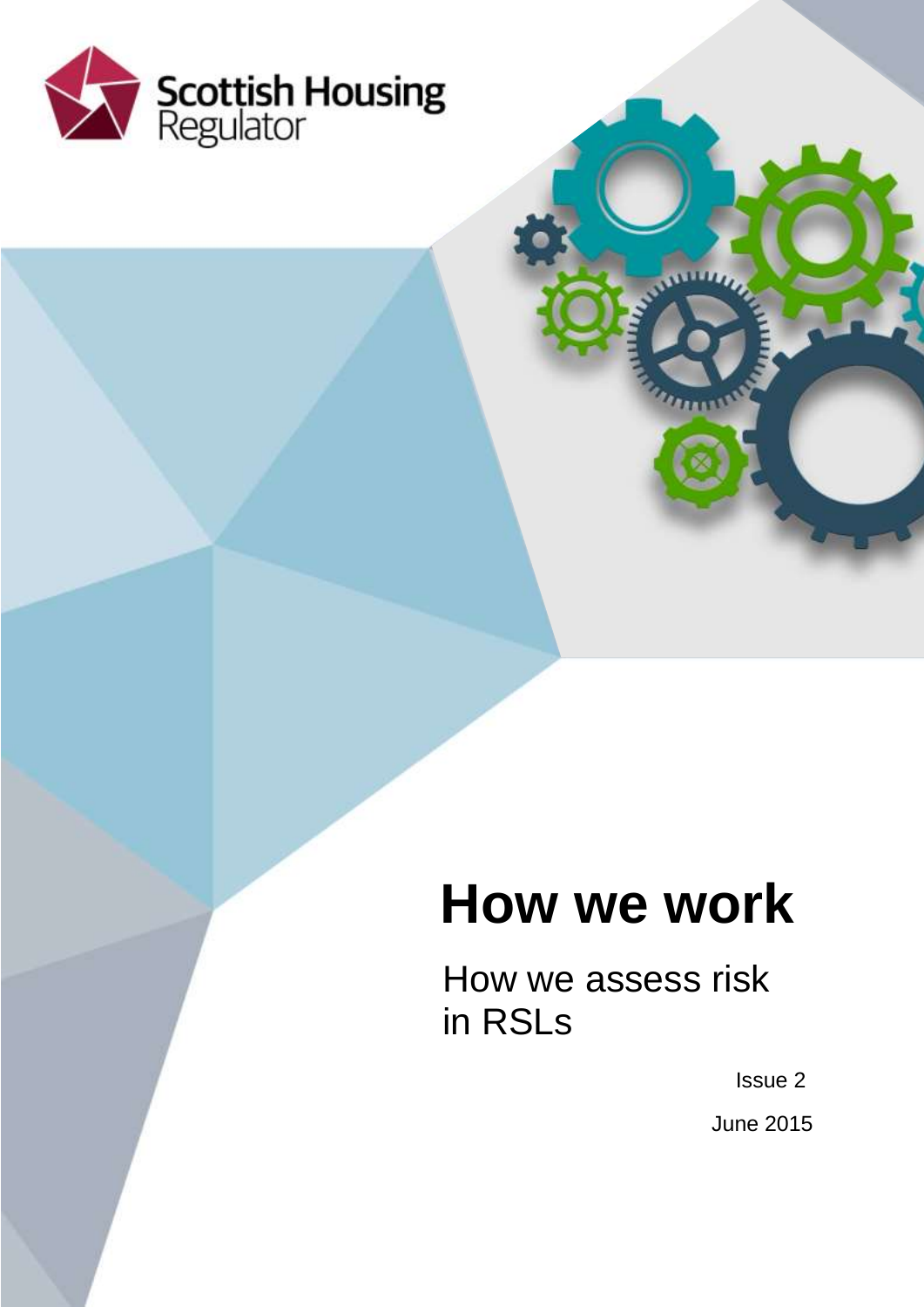# **About us**

We are the independent Regulator of just under 200 social landlords – around 160 Registered Social Landlords (RSLs) and 32 local authorities. We are led by a Board of nonexecutive members and directly accountable to the Scottish Parliament.

Our one objective is **to safeguard and promote the interests** 

- nearly 600,000 **tenants** who live in homes provided by social landlords
- around 90,000 **owners** who receive services from social landlords
- around 40,000 **people and their families** who may be homeless and seek help from local authorities
- over 500 **Gypsy / Traveller** families who use 29 official sites provided by social landlords.

Our role is to gather, monitor, assess and report on social landlords' performance of housing activities and RSLs' financial well-being and standards of governance, and to intervene where appropriate to achieve our objective. We also keep a public register of social landlords.

You can see more on how we regulate social landlords in our published Regulatory Framework, available on our website at: [www.scottishhousingregulator.gov.uk.](http://www.scottishhousingregulator.gov.uk/)

# **How we work**

We want to be as open as possible about how we regulate so that tenants and service users, landlords and others with an interest in our work have a clear understanding of what we do, how we do it and why we do it.

In our *How we work* series of publications we set out more information about how we regulate in practice. We set out our overall approach to to the regulation of social landlords in Scotland in our published [Regulatory Framework.](https://www.scottishhousingregulator.gov.uk/sites/default/files/publications/Our%20Regulatory%20Framework.pdf)

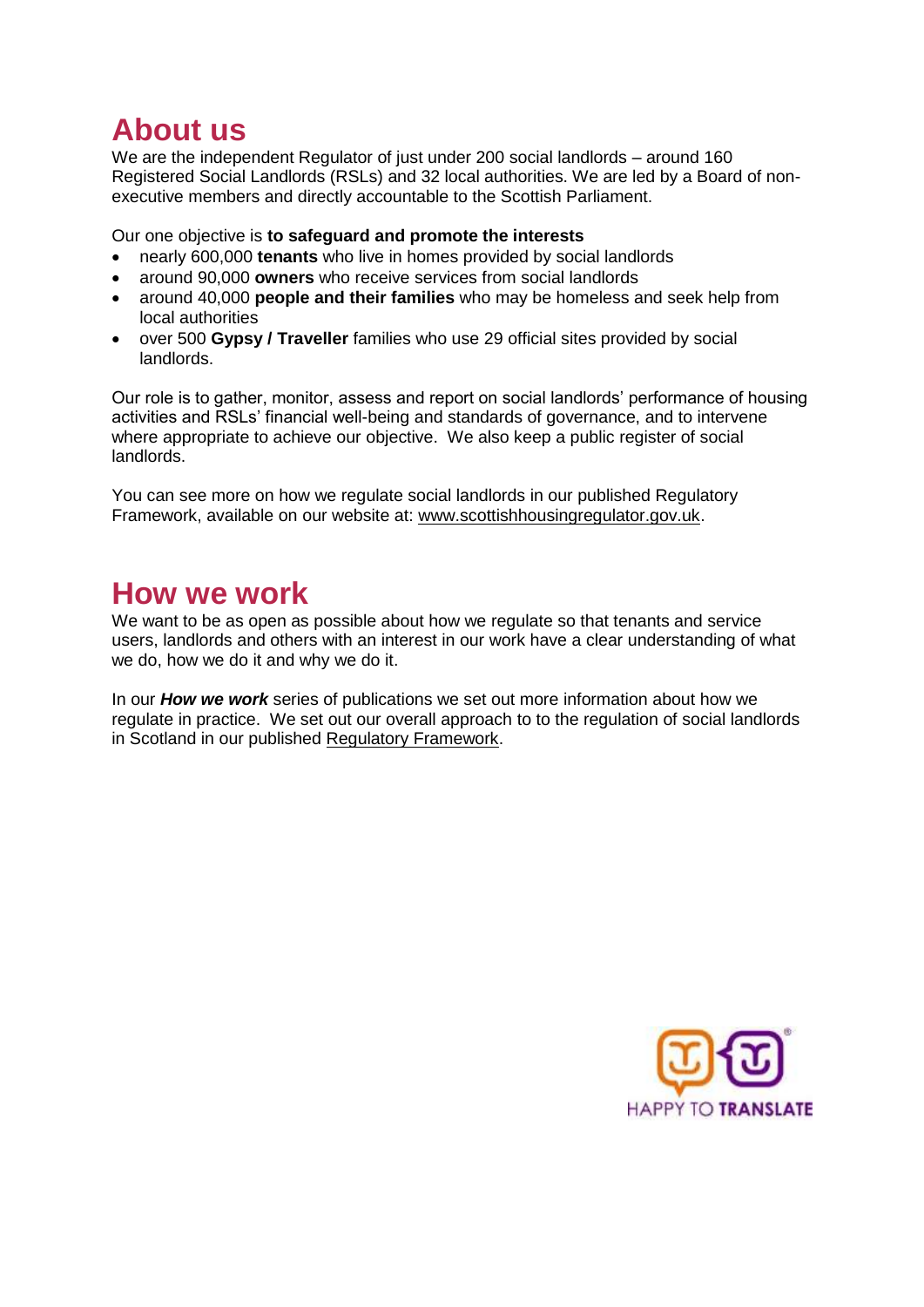# **What's inside?**

| <b>Section</b> | <b>Title</b>                                   | Page           |
|----------------|------------------------------------------------|----------------|
| 1              | Introduction                                   | 1              |
| $\overline{2}$ | Our risk based approach                        | 1              |
| 3              | Key stages in our risk assessment process      | $\overline{2}$ |
| 4              | How we assess risk                             | 3              |
|                | 4.1 Information we use                         | 3              |
|                | 4.2 How we assess service quality risk         | 4              |
|                | 4.3 How we assess the quality of tenants homes | 5              |
|                | 4.4 How we assess financial risk               | 5              |
|                | 4.5 How we assess governance risk              | 6              |
| 5              | Our regulatory engagement                      | $\overline{7}$ |
| 6              | More information                               | 8              |
|                | Terms we use in this document                  | 9              |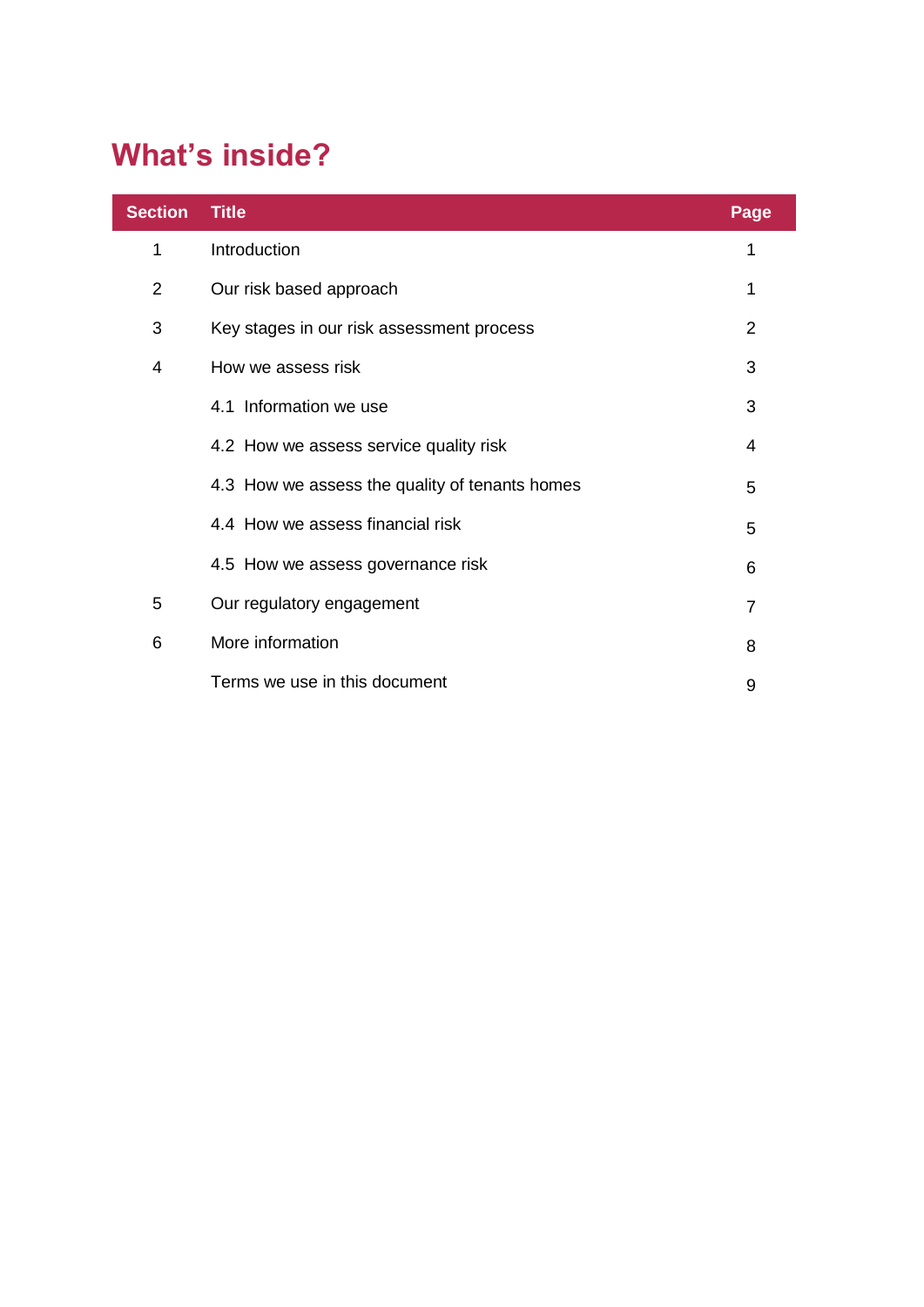# **1 Introduction**

In this note, we set out the detail of how we assess risk for RSLs, the information we use and how we decide upon our level engagement with each RSL.

# **2 Our risk based approach**

Our statutory objective is to safeguard and promote the interests of tenants and others who use the services of social housing landlords.

Our statutory role is to monitor, assess and regularly report on all social landlords' performance of housing activities and intervene where appropriate. This means that for both local authorities and RSLs we identify and assess the risks to the quality of the services they deliver to tenants and the quality of their homes. In this regard, we look to the Scottish Government's Social Housing Charter outcomes which social landlords should aim to achieve. We use the information in landlords' Annual Return on the Charter (ARC) to assess risk in these areas for both local authorities and RSLs.

We have a statutory duty to monitor, assess and regularly report on RSLs' financial well-being and [standards of governance](https://www.scottishhousingregulator.gov.uk/sites/default/files/publications/SHR%20RF%20Chapter%205_web.pdf) and so we include these areas in our annual risk assessment for RSLs. We do not have this role with local authorities; Audit Scotland is the lead regulator for governance and finance in local authorities. So we do not include these areas in our risk assessment of local authorities, although we do contribute our views through the Shared Risk Assessment.

Our [Regulatory Framework](https://www.scottishhousingregulator.gov.uk/sites/default/files/publications/Our%20Regulatory%20Framework.pdf) sets out the policies and practices that we use to achieve that objective. We take a risk based and proportionate approach, meaning we focus on the important risks and key aspects of landlords' performance. We use our annual assessment of risk to decide the level of engagement we need with individual councils to help safeguard and promote the interests of tenants and other service users.

As our statutory remit in relation to RSLs is broader than our remit with local authorities we have published a separate How We Work document on our risk assessment for each. You can see more on how we assess risk for local authorities in our publication ["How we work:](https://www.scottishhousingregulator.gov.uk/publications/how-we-work-how-we-assess-risk-local-authorities-landlord-and-homelessness-services)  [how we assess risk in local authorities' landlord and homelessness functions"](https://www.scottishhousingregulator.gov.uk/publications/how-we-work-how-we-assess-risk-local-authorities-landlord-and-homelessness-services).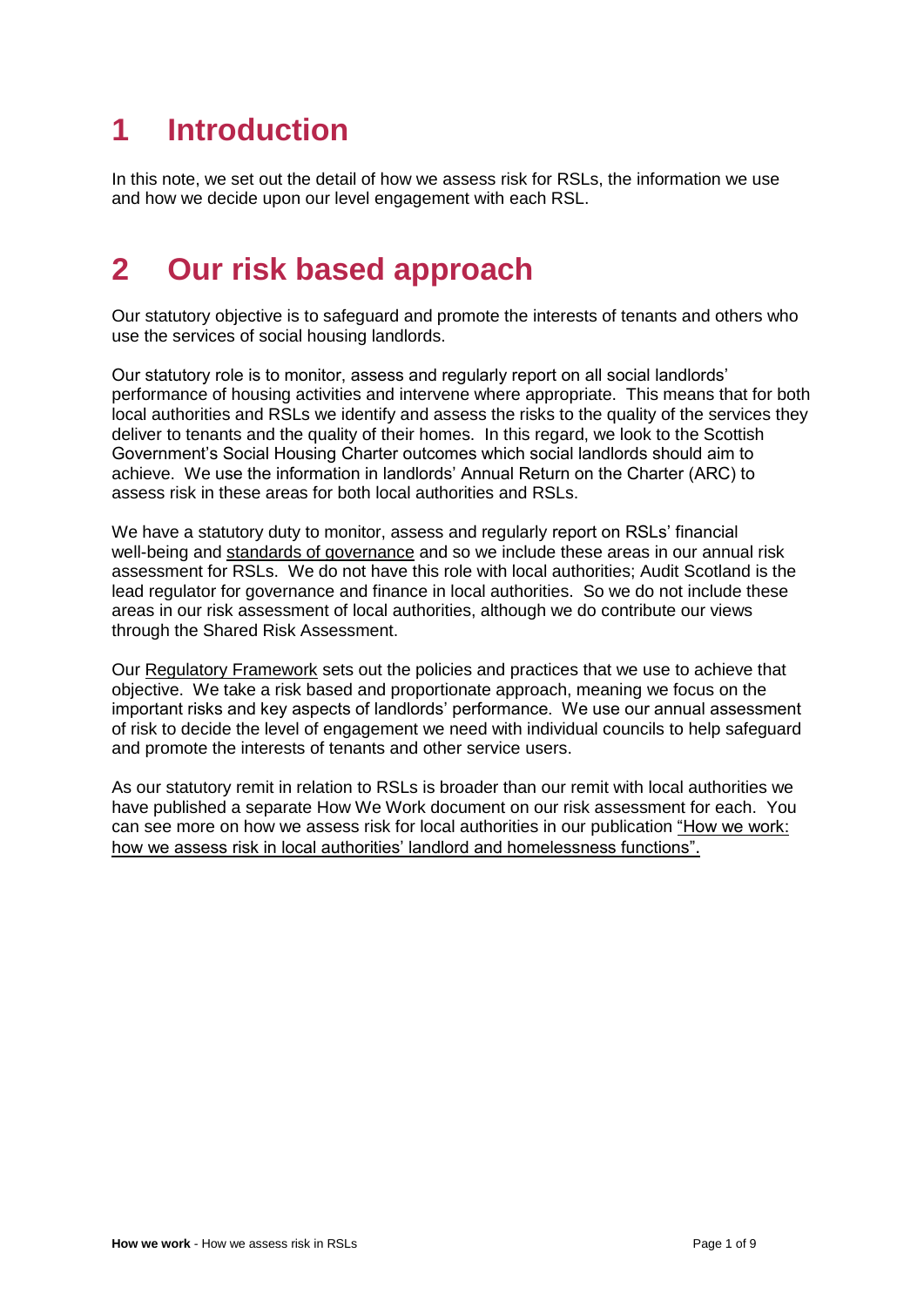

# **3 Key stages of our risk assessment process**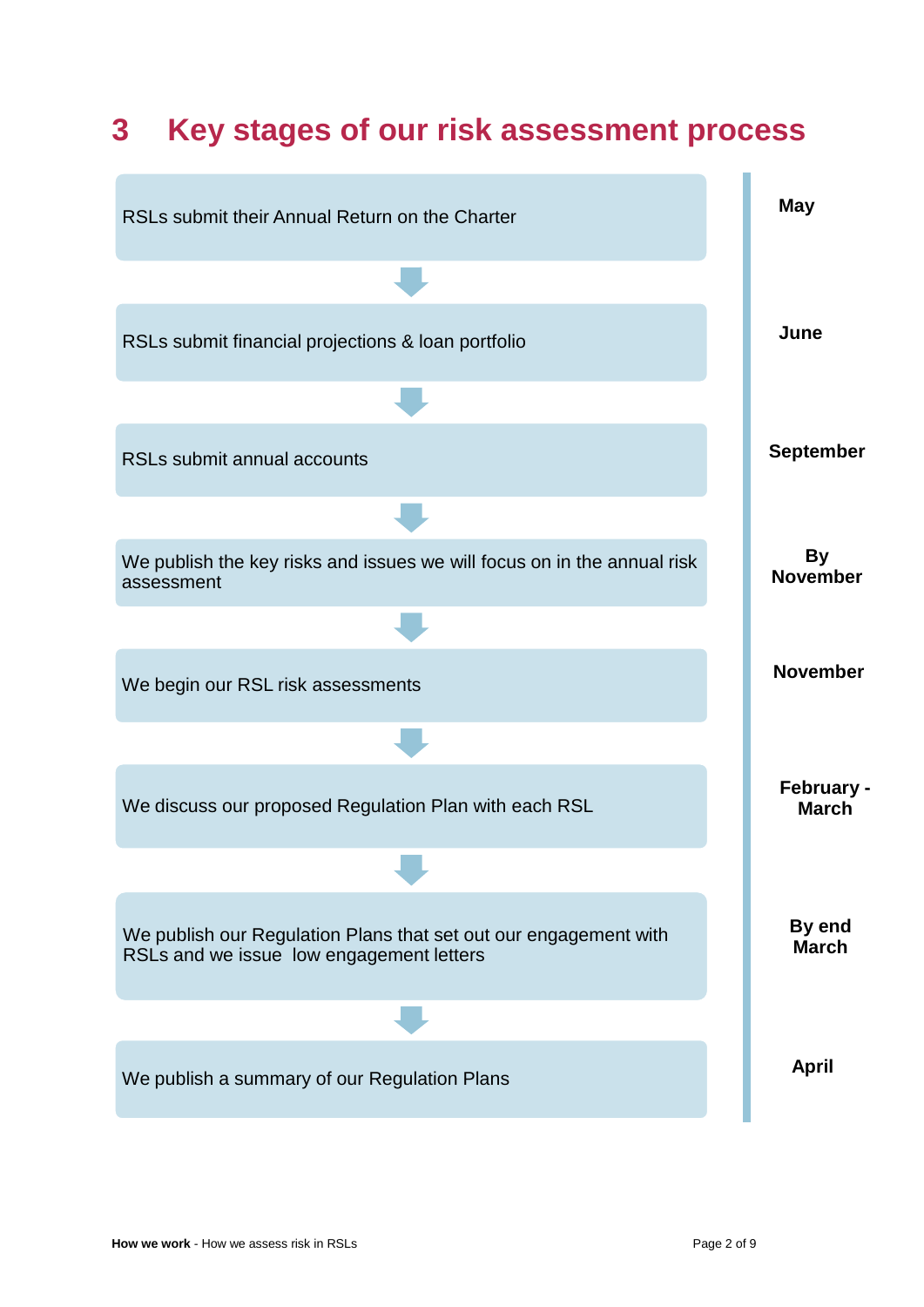# **4 How we assess risk**

## **We base our assessment of risk on analysis of four key areas:**



In November each year we will publish a summary of the key risks and issues in each of these areas.

When we consider risk, we take account of three factors:

| Impact               | The effect upon the RSL if an adverse event happens                                                                                                                                             |
|----------------------|-------------------------------------------------------------------------------------------------------------------------------------------------------------------------------------------------|
| <b>Probability</b>   | The likelihood that an adverse event will happen                                                                                                                                                |
| <b>Manageability</b> | Our ability to deal with the risk should it materialise with the tools<br>that we have at our disposal and in a worst case scenario the<br>potential for a suitable rescue partner or partners. |

# **4.1 Information we use to assess risk**

# **Information we gather from RSLs**



Each year RSLs give us a range of information which we use to assess risk. This information includes:

- Annual return on the Charter
- Annual statutory accounts for RSLs and their subsidiaries
- Five year financial projections;
- Loan portfolio returns; and
- Reports from statutory auditors to the governing body of the RSL.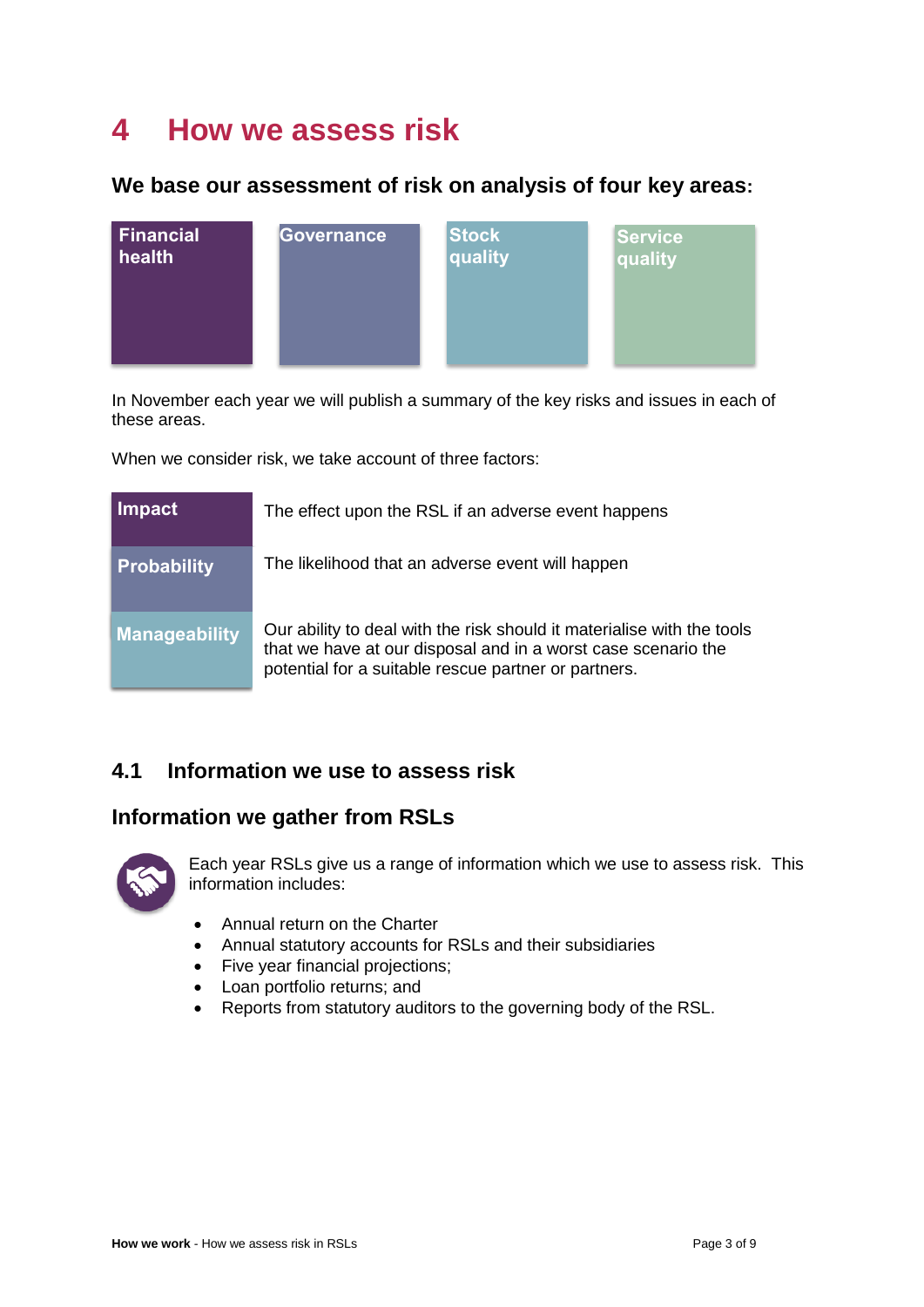### **Other information we use**



We also use other information we gather through our on-going regulatory work. This could include information and investigations as a result of:

- Information from our regulatory engagement with an RSL ;
- Concerns raised directly with us by tenants, other service users and their representative groups , including Significant Performance Failures;
- Whistleblowing and allegations about improper conduct;
- Notifiable events;
- Applications for consent to constitutional change or disposals
- Information gathered during our inquiry work (including thematic inquiries);
- Information about governance contained in the ARC (for example, staff turnover and governing body membership details;
- Scottish Public Services Ombudsman (SPSO) Complaints;
- Information from statutory auditors

Before we complete our overall risk assessment, we might ask an RSL to clarify some of its information, or to give us more information, to help us finalise our assessment.

### **4.2 How we assess service quality risk**

We collect data on performance from all social landlords through the Annual Return of the Charter (ARC).

We assess performance with a view to identifying those landlords whose reported poor performance across a number of indicators suggests there is a potential risk to tenants and other service users interests.

We also consider those things that tenants and other service users tell us matter most to them, through our National Panel and engagement with Regional Networks of Registered Tenants Organisations.

Tenants have told us the following are important to them:

- 
- 
- Satisfaction;  $\bullet$  Re-lets and void management;
- Complaints handling;  $\bullet$  Rent collection and rent arrears;
- 
- Repairs; **Tenancy sustainment** Tenancy sustainment

We also consider important areas such as lets to homeless people and gas safety where there is a legislative duty placed on landlords.

We take into account any other information we hold about an RSL which helps us to look at their reported performance in context. We might seek clarification of some of the information the RSL has reported in their ARC to help us better understand and complete our assessment.

Poor performance on a number of indicators will trigger some form of engagement, for example, we would ask for additional information to give us assurance.

As we build the Charter information year-on-year we will identify and analyse trends to highlight those landlords with consistently poorer or deteriorating performance which could affect tenants and other service users.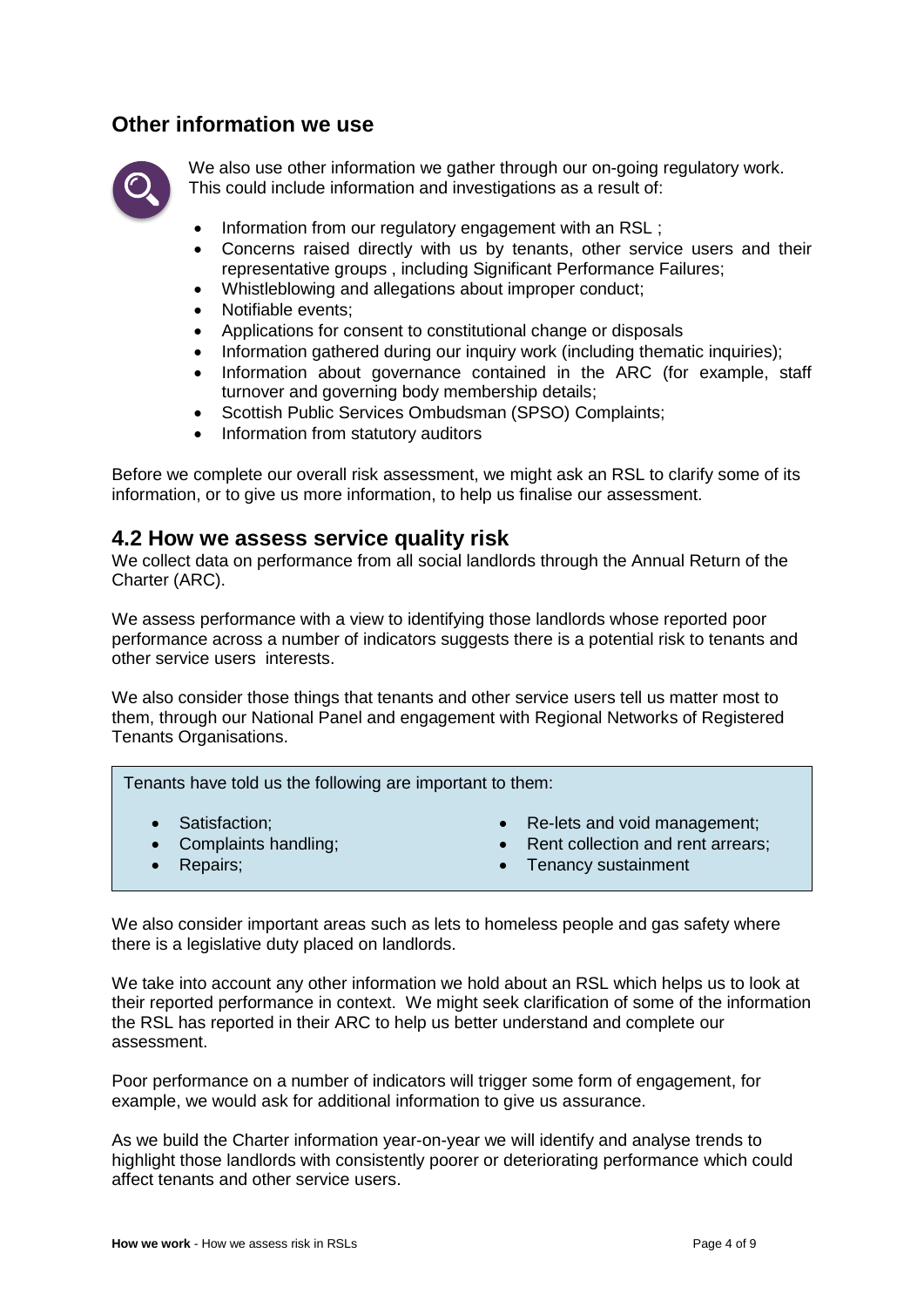### **4.3 How we assess the quality of tenants homes**

Social landlords must ensure their houses meet the Scottish Housing Quality Standard (SHQS).

When we assess risk in relation to the quality of tenants' homes we focus on:

- the level of non-compliance with SHQS (how many houses do not currently meet the SHQS and how many will not meet the SHQS in one year's time) and the reasons for this;
- the quality of the information landlords have about the condition of their houses;
- the RSL's track record in bringing houses up to the SHQS;
- the RSL's financial capacity to keep its houses up to the SHQS; and
- how the RSL is addressing compliance in any houses where there were abeyances or exemptions.

We consider whether it is necessary to engage with an RSL about the quality of tenants' homes based on the extent of non-compliance with SHQS and the reasons for this

### **4.4 How we assess financial risk**

We base our assessment of RSLs' financial well-being on our analysis of a number of set areas. These can include:

#### **Systemic risk**

We consider RSLs in terms of stock size, turnover and level of debt, as well as the degree of community dependence.

#### **Financial ratios and trend analysis** (including treasury management)

We consider a range of financial ratios which are reliable predictors of financial stress to assess the level of risk.

#### **Group structures** (including cross border parents)

We consider the financial impact on group members of the subsidiary/parent having financial health issues.

#### **Other activities**

These are defined in the Accounting Determination and include activities such as factoring, support and care activities.

#### **Development activities**

We work with the Scottish Government to ensure that we understand its plans on providing development finance to RSLs. The Scottish Government provides us with information on all planned projects, including details of the units, tenure mix and cost over a three year period. We check that the information provided by the Scottish Government is consistent with the financial projections RSLs give us. In general we will view RSLs with larger development programmes, those providing a range of tenures or those where the project is largely or wholly financed from the RSL's own resources as having a greater risk exposure.

#### **Notifiable events of a financial nature and reports under s72 Housing (Scotland) Act 2010**

The Act places a duty on external auditors and reporting accountants to disclose events of material significance to us.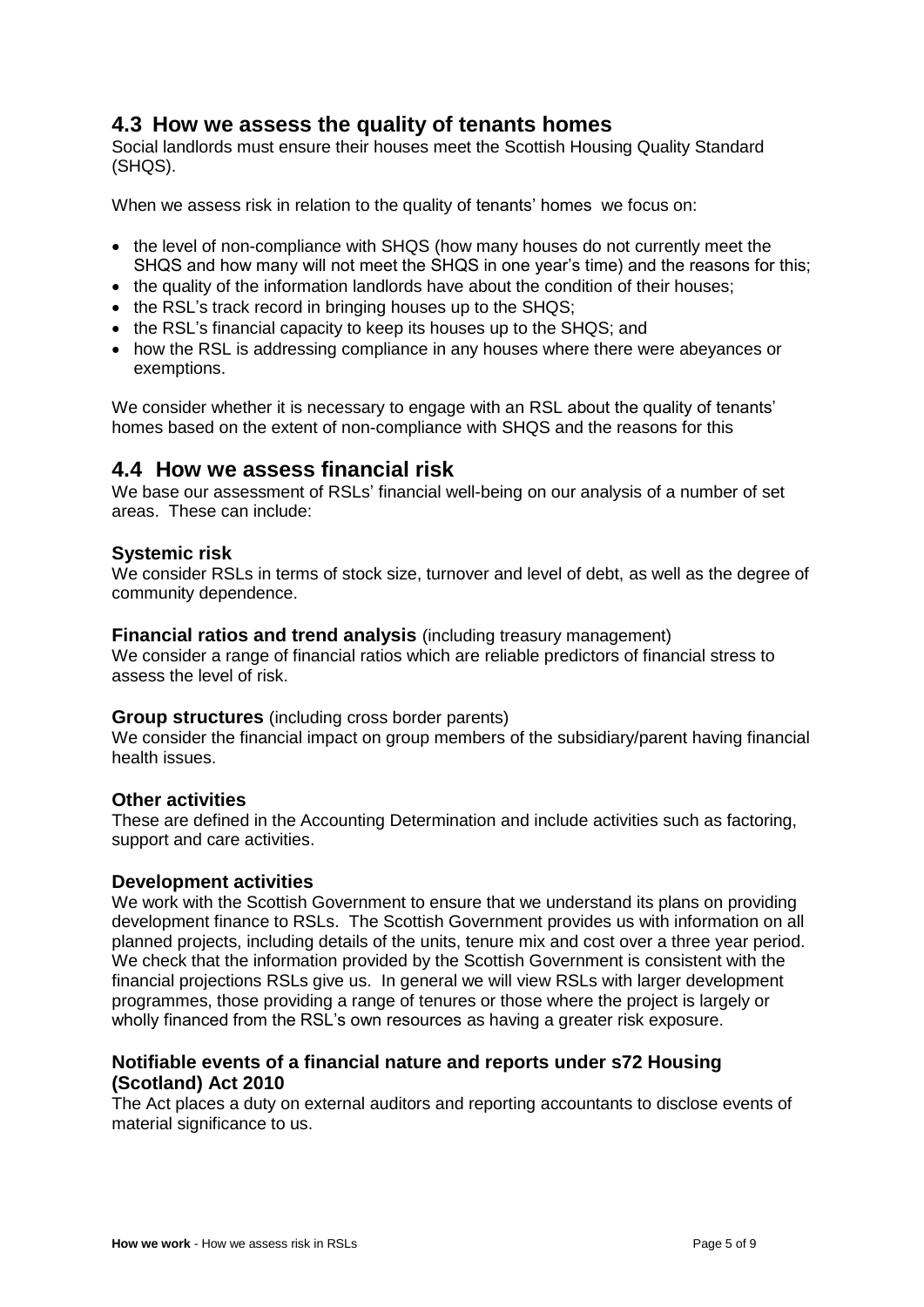#### **Forecasting accuracy**

We seek assurance that RSLs are being realistic about the assumptions which underpin their financial projections. We do this by comparing previous forecasts against outcomes.

#### **Pensions**

We seek assurance that RSLs understand the scale of the risk from the funding of pensions for employees and that decisions about how to address any historic deficit and future pension provision are taken on an informed basis.

#### **SHQS funding**

We seek assurance that RSLs have factored in sufficient resources to their financial projections to deliver and maintain SHQS compliance and ensure the on-going financial health of the RSL.

When we consider financial risk, we take explicit account of when the risk to financial health is likely to happen (sometimes referred to as proximity), as well as the probability and impact of the risk. As a general rule, we prioritise risks that are likely to happen in the short term and have a large impact. But, we may also explore and adopt regulatory strategies to respond to more medium or longer term risks.

### **4.5 How we assess governance risk**

Good governance underpins the delivery of good financial health and good services. Our regulatory framework describes governance as the arrangements for the leadership, strategic direction and control of an RSL.

We assess governance because we know that an RSL with poor governance can experience problems with achieving good tenant outcomes, and put at risk the viability of the organisation, stakeholders' confidence and the good reputation of the sector.

We assess governance against our [Regulatory Standards of Governance and Financial](https://www.scottishhousingregulator.gov.uk/sites/default/files/publications/SHR%20RF%20Chapter%205_web.pdf)  [Management.](https://www.scottishhousingregulator.gov.uk/sites/default/files/publications/SHR%20RF%20Chapter%205_web.pdf) In doing so, we consider whether the governing body:

- delivers good tenant outcomes;
- demonstrates strong and effective leadership;
- manages and mitigates risk sensibly;
- is open and accountable; and
- maintains ethical standards

We use information from a range of sources (as set out in section 4.1) as this information can evidence that governance is working effectively or raise potential issues of concern.

Where we have identified concerns we will also consider what action (if any) the RSL has taken to address them and how effective this was. This helps us to decide the level of risk and whether we need to engage with the RSL about governance.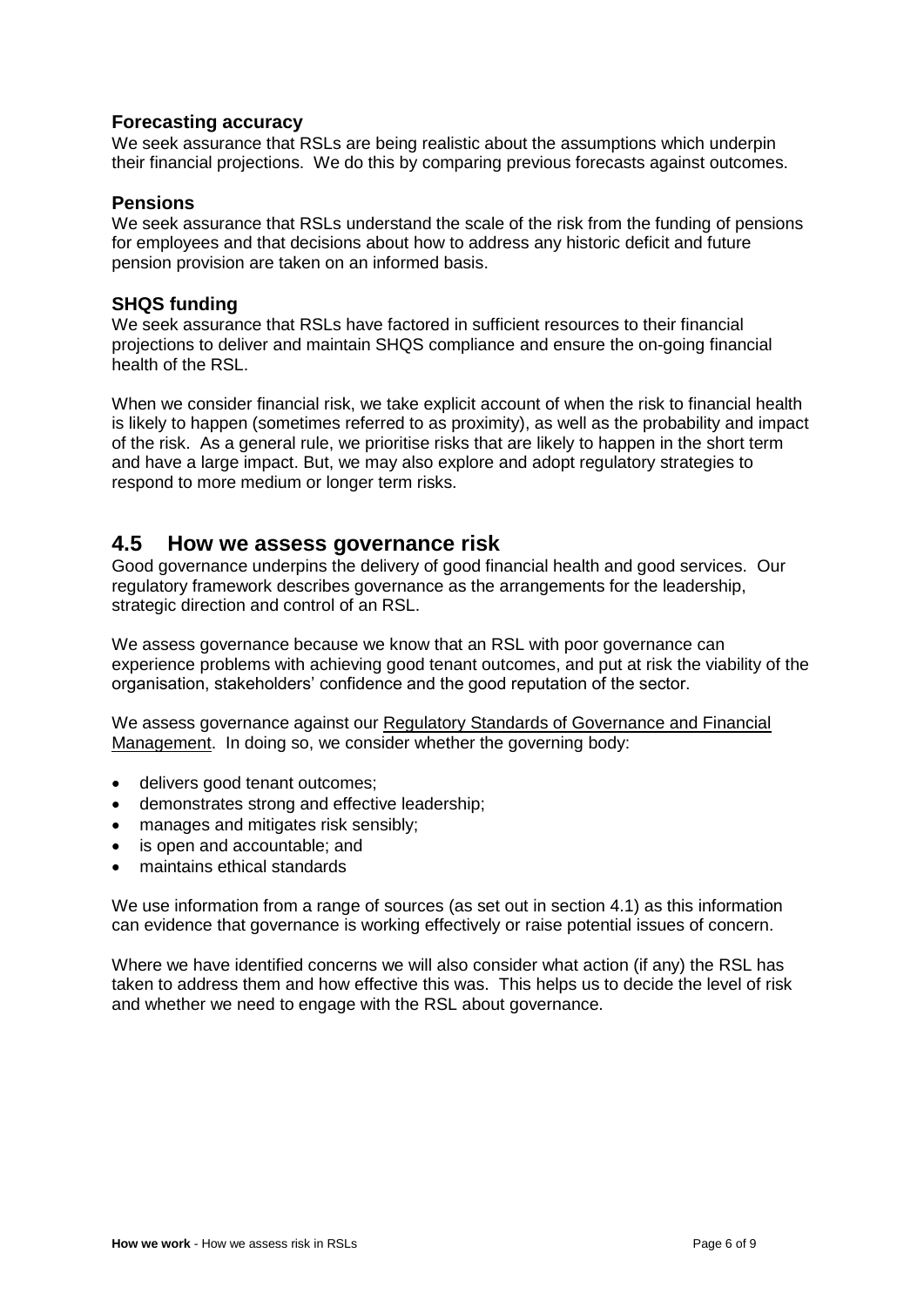# **5 Our regulatory engagement**

We use our risk assessment process to decide on which RSLs we will engage with and what level of engagement we will have with them. The level of engagement we will have with individual RSLs depends on the assurance we need that they are effectively addressing the risks we identified to tenants and service users' interests.

# **Our levels of engagement**

| Low           | Where we generally have sufficient assurance about the level of<br>risk to our statutory objective and need little if any additional<br>contact unless other events arise.                   |
|---------------|----------------------------------------------------------------------------------------------------------------------------------------------------------------------------------------------|
| <b>Medium</b> | Where we need further assurance about the level of risk to our<br>statutory objective than we can get from the standard information<br>returns.                                              |
| <b>High</b>   | Where we need more intensive or continuous engagement to<br>understand the current and potential areas of risk to our statutory<br>objective and the RSL's approach to managing these risks. |

# **Medium or high engagement**

If we decide to have Medium or high engagement with an RSL it does not necessarily mean that it has poor performance, poor governance or shortcomings in financial management. Sometimes we need to have a higher level of engagement because an RSL is newly registered or has decided to follow a particular business strategy, for example where an RSL's stock expands through stock transfer or it decides to enlarge its group. And we will always have medium or high engagement with an RSL which we consider to be of systemic importance.

### **We will have medium or high engagement if we need:**

- greater assurance about the risk to tenants and service users than we can get through our analysis of the information landlords send us ;
- the RSL to take action to tackle a particular issue; or
- to use our statutory intervention powers to protect the interests of tenants and service users.

### **Regulation Plans**

We publish regulation plans for all RSLs that we have medium or high engagement with. Our regulation plans set out the reasons for our engagement and the nature of that engagement and are available on our [website.](https://www.scottishhousingregulator.gov.uk/publications/list-regulation-plans-2015)

Where our risk assessment identifies that we need medium or high engagement with an RSL we will discuss this with the RSL before we actually publish the regulation plan. We will set out the reasons for our engagement and give the RSL the opportunity to clarify any points of factual accuracy.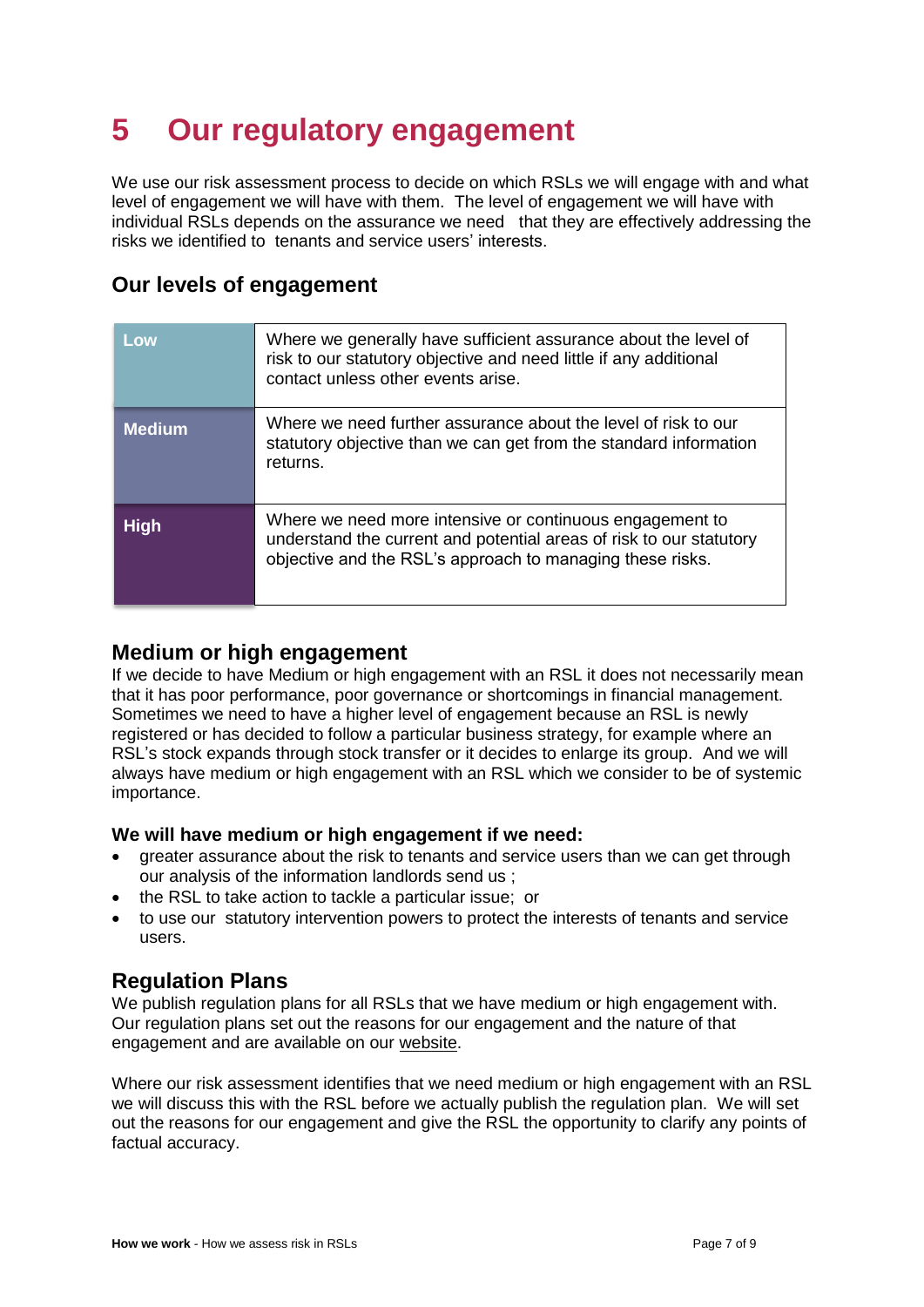Where an RSL has registered subsidiaries we publish a single regulation plan which sets out the engagement that we are planning for each of the different registered parts of the group. This approach emphasises the important role of the parent within a group structure and it also facilitates more effective understanding of the risks facing complex group structures.

## **What is systemic importance?**

There are certain characteristics – stock size, turnover, size of debt, complex financial instruments, number of lenders and location – that would increase the risk to the interests of tenants and others if the RSL were to experience financial difficulty. We refer to these RSLs as being of 'systemic importance'.

We need to have a clear understanding of their business plans so that we can act swiftly if we need to help protect the interests of tenants and service users. Our engagement with RSLs of systemic importance will be medium, and may be high where there are factors that can increase risk such as a diversified business strategy or planned growth.

We know from our experience facilitating a rescue of an RSL in financial difficulty that this detailed knowledge about an RSL and its business model can be a key factor in achieving an effective resolution.

We review the thresholds at which an RSL becomes systemically important each year.

### **Will the level of engagement stay the same?**

We use our annual risk assessment to decide how we will engage with individual RSLs from the start of each financial year. If during the year, there are changes that could pose a risk to the interests of tenants and service users or new information becomes available, we may need to change our level of engagement. If we need to do this, we will bring this to the attention of the RSL and publish a revised regulation plan or, if necessary, a new regulation plan.

We may also reduce the level of engagement that we have with an RSL during the year if we receive sufficient assurance that it has taken effective measures to address the risks we identified.

# **6 More information**

You can find more information about how we regulate in our Regulatory Framework Regulation in social housing in Scotland or contact us at the details below.

## **Contact us**

| Write to us:  | <b>Scottish Housing Regulator</b><br>58 Waterloo Street<br>Glasgow<br><b>G27DA</b> |
|---------------|------------------------------------------------------------------------------------|
| Email us:     | shr@scottishhousingregulator.gsi.gov.uk                                            |
| Telephone us: | 0141 242 5642                                                                      |
| Website:      | www.scottishhousingregulator.gov.uk                                                |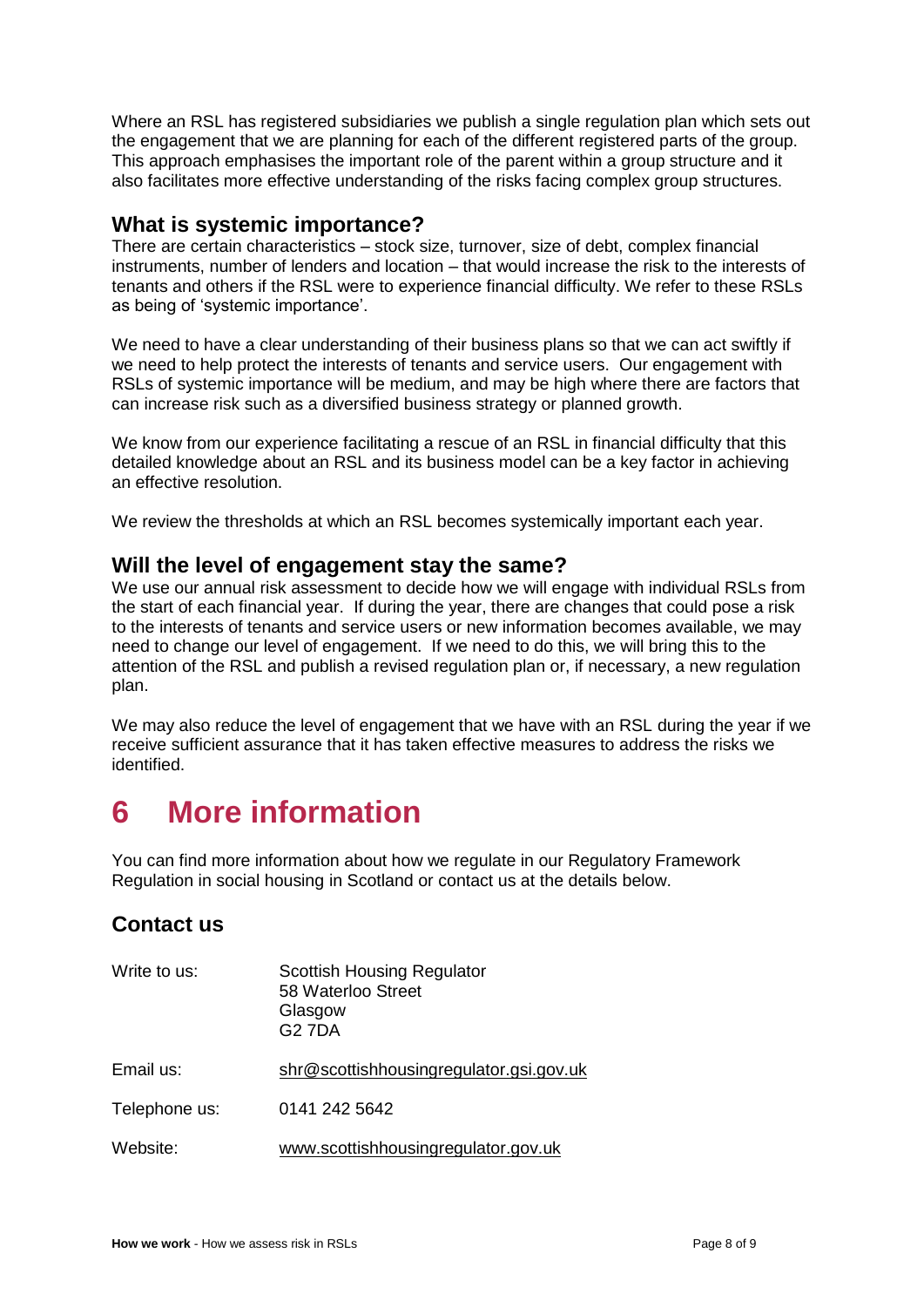# **Terms we use in this document**

| <b>Term</b>                                                           | <b>Definition</b>                                                                                                                                                                         |
|-----------------------------------------------------------------------|-------------------------------------------------------------------------------------------------------------------------------------------------------------------------------------------|
| <b>Accounting Determination</b>                                       | The reporting requirements that RSLs need to<br>comply with when they prepare their financial<br>statements.                                                                              |
| Annual Return on the Charter (ARC)                                    | Landlords require to collect and provide SHR with<br>key information on their performance in achieving<br>the Scottish Social Housing Charter through the<br>Annual Return on the Charter |
| Annual risk assessment                                                | An exercise carried out each year by SHR to assess<br>the risk that each RSL presents to its statutory<br>objective.                                                                      |
| Applications for consent                                              | RSLs require the statutory consent of SHR to<br>dispose of its assets.                                                                                                                    |
| Constitutional change                                                 | RSLs require the statutory consent of SHR to any<br>changes to their constitution, the document that sets<br>out what the RSL can do and how it will be<br>governed.                      |
| Group structures                                                      | A legal arrangement where more than one<br>organisation is linked through a parent/subsidiary<br>relationship.                                                                            |
| Notifiable events                                                     | Events that RSLs are required to notify SHR about.                                                                                                                                        |
| Regulatory engagement                                                 | The level of regulatory response for each RSL<br>based on the level of assurance that SHR requires<br>from individual RSLs.                                                               |
| Regulatory framework                                                  | A document which sets out how SHR will exercise<br>its powers and duties.                                                                                                                 |
| Regulation plan                                                       | SHR's published plan setting out the engagement it<br>will have with the an RSL.                                                                                                          |
| <b>Registered Social Landlords (RSLs)</b>                             | A social landlord registered and regulated by the<br><b>Scottish Housing Regulator</b>                                                                                                    |
| <b>Regulatory Standards of Governance</b><br>and Financial Management | The standards and guidance which RSLs must<br>comply with to demonstrate effective governance,<br>sound financial management and deliver good<br>outcomes for tenants.                    |
| <b>Scottish Social Housing Charter</b>                                | The standards and outcomes set by Scottish<br>Government which social landlords should aim to<br>achieve.                                                                                 |
| <b>Scottish Housing Quality Standard</b><br>(SHQS)                    | A minimum quality standard for all of Scotland's<br>social homes. Landlords should have achieved the<br>standard by the end of March 2015.                                                |